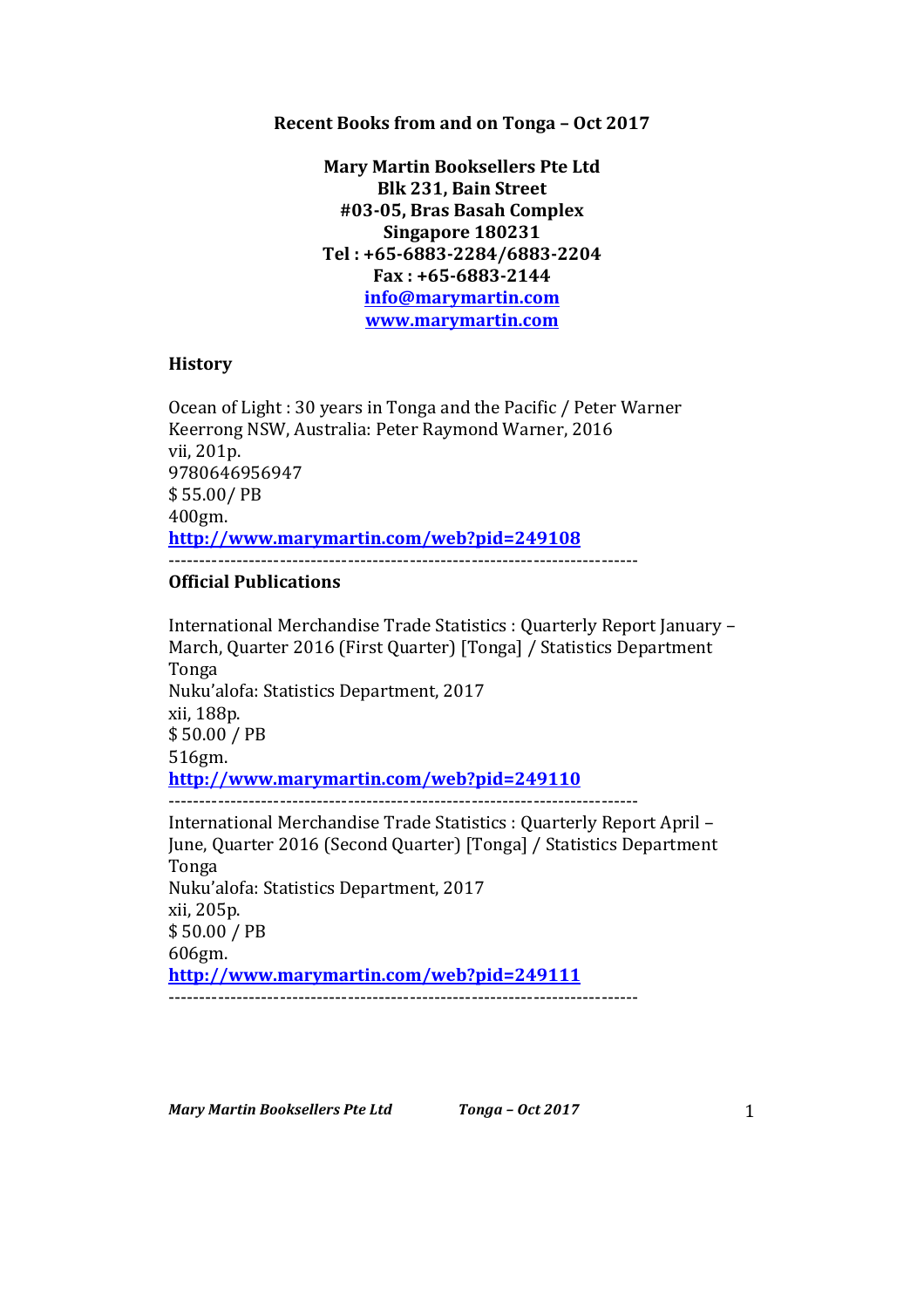International Merchandise Trade Statistics : Quarterly Report July -September, Quarter 2016 (Third Quarter) [Tonga] / Statistics Department Tonga Nuku'alofa: Statistics Department, 2017 ii, 220p. \$ 50.00 / PB 570gm. **http://www.marymartin.com/web?pid=249112** ---------------------------------------------------------------------------- Balance of Payments : Quarterly Bulletin, March 2007 [Tonga] / Statistics Department Tonga Nuku'alofa: Statistics Division, Ministry of Finance and National Planning, 2008  $1v<sub>l</sub>$ \$ 15.00 / PB 44gm. **http://www.marymartin.com/web?pid=249113** ---------------------------------------------------------------------------- Balance of Payments : Quarterly Bulletin, June 2007 [Tonga] / Statistics Department Tonga Nuku'alofa: Statistics Division, Ministry of Finance and National Planning, 2008 1v. \$ 15.00 / PB 44gm. **http://www.marymartin.com/web?pid=249114** ---------------------------------------------------------------------------- Balance of Payments: Quarterly Bulletin, September 2007 [Tonga] / Statistics Department Tonga Nuku'alofa: Statistics Department, 2008 1v. \$ 15.00 / PB 50gm. **http://www.marymartin.com/web?pid=249115** ---------------------------------------------------------------------------- Balance of Payments : Quarterly Bulletin, December 2007 [Tonga] / Statistics Department Tonga Nuku'alofa: Statistics Department, 2008 1v. \$ 15.00 / PB 34gm. **http://www.marymartin.com/web?pid=249116**

----------------------------------------------------------------------------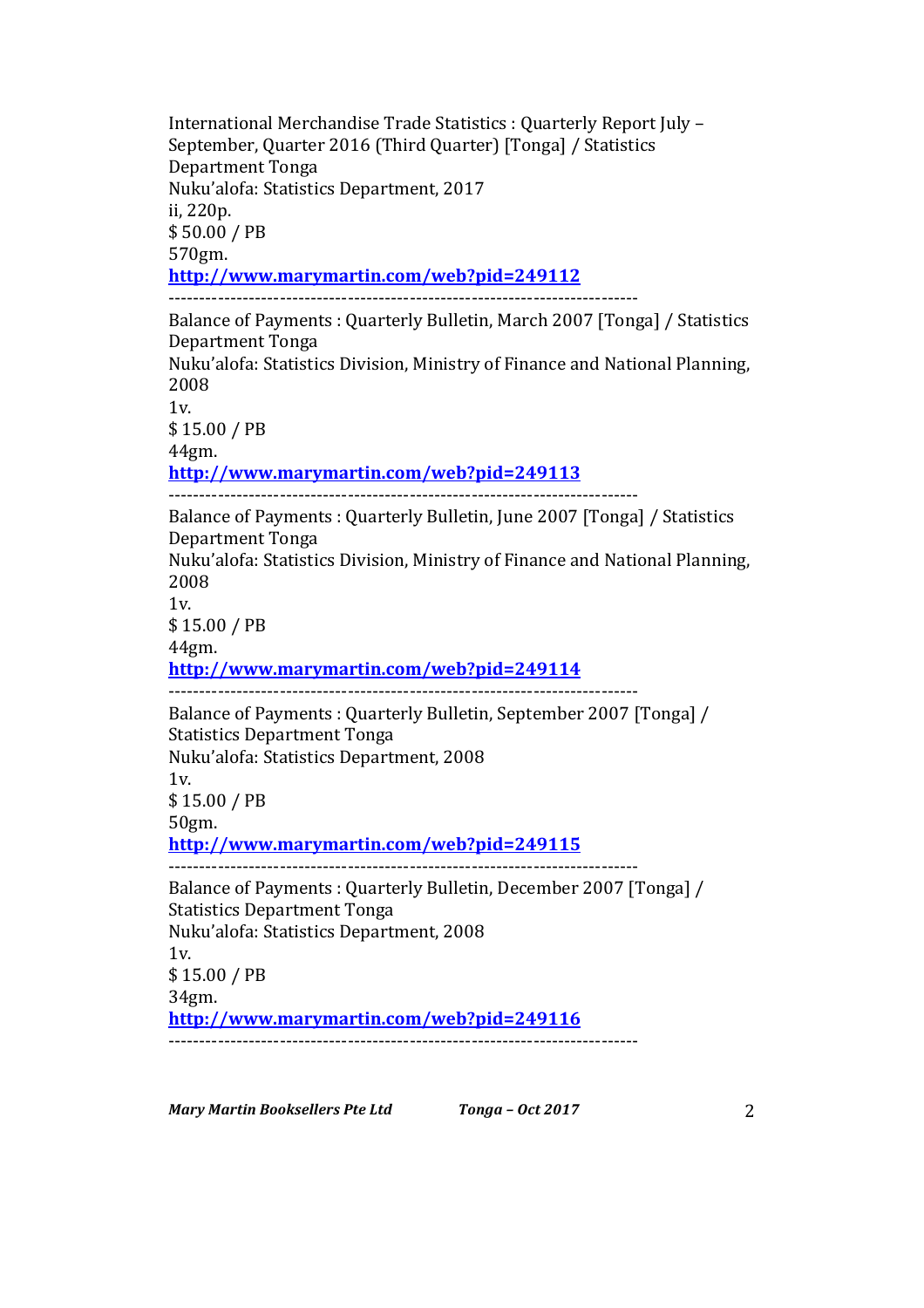Balance of Payments : Quarterly Bulletin, March 2008 [Tonga] / Statistics Department Tonga Nuku'alofa: Statistics Department, 2008  $1v$ \$ 15.00 / PB 30gm. **http://www.marymartin.com/web?pid=249117** ---------------------------------------------------------------------------- Balance of Payments : Quarterly Bulletin, June 2008 [Tonga] / Statistics Department Tonga Nuku'alofa: Statistics Department, 2008 1v \$ 15.00 / PB 30gm. **http://www.marymartin.com/web?pid=249118** ---------------------------------------------------------------------------- Balance of Payments : Quarterly Bulletin, September 2008 [Tonga] / Statistics Department Tonga Nuku'alofa: Statistics Department, 2009  $1v.$ \$ 15.00 / PB 38gm. **http://www.marymartin.com/web?pid=249119** ---------------------------------------------------------------------------- Balance of Payments : Quarterly Bulletin, December 2008 [Tonga] / Statistics Department Tonga Nuku'alofa: Statistics Department, 2009 1v. \$ 15.00/ PB 34gm. **http://www.marymartin.com/web?pid=249120** ---------------------------------------------------------------------------- Balance of Payments : Quarterly Bulletin, March 2010 [Tonga] / Statistics Department Tonga Nuku'alofa: Statistics Department, 2011 1v. \$ 15.00 / PB 28gm. **http://www.marymartin.com/web?pid=249121** ----------------------------------------------------------------------------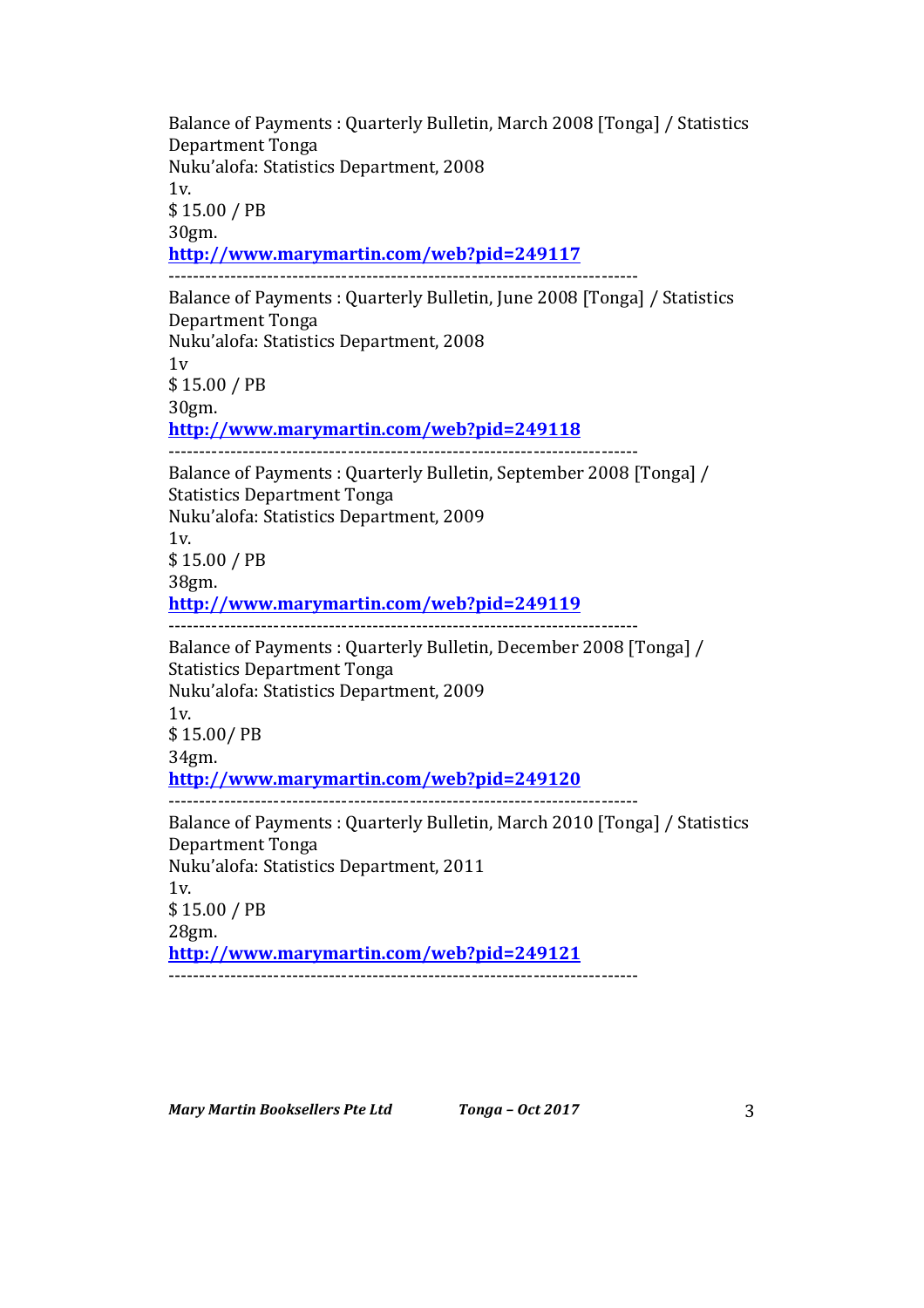Balance of Payments : Quarterly Bulletin, June 2010 [Tonga] / Statistics Department Tonga Nuku'alofa: Statistics Department, 2011  $1v$ \$ 15.00 / PB 34gm. **http://www.marymartin.com/web?pid=249122** ---------------------------------------------------------------------------- Balance of Payments : Quarterly Bulletin, September 2010 [Tonga] / Statistics Department Tonga Nuku'alofa: Statistics Department, 2011  $1v$ \$ 15.00 / PB 34gm. **http://www.marymartin.com/web?pid=249124** ---------------------------------------------------------------------------- Balance of Payments : Quarterly Bulletins, December 2010 [Tonga] / Statistics Department Tonga Nuku'alofa: Statistics Department, 2012  $1v$ \$ 15.00 / PB 28gm. **http://www.marymartin.com/web?pid=249125** ---------------------------------------------------------------------------- Balance of Payments : Quarterly Bulletin, March 2011 [Tonga] / Statistics Department Tonga Nuku'alofa: Statistics Department, 2012 1v. \$ 15.00 / PB 32gm. **http://www.marymartin.com/web?pid=249126** ---------------------------------------------------------------------------- Balance of Payments : Quarterly Bulletin, June 2011 [Tonga] / Statistics Department Tonga Nuku'alofa: Statistics Department, 2012 1v. \$ 15.00 / PB 32gm. **http://www.marymartin.com/web?pid=249128** ----------------------------------------------------------------------------